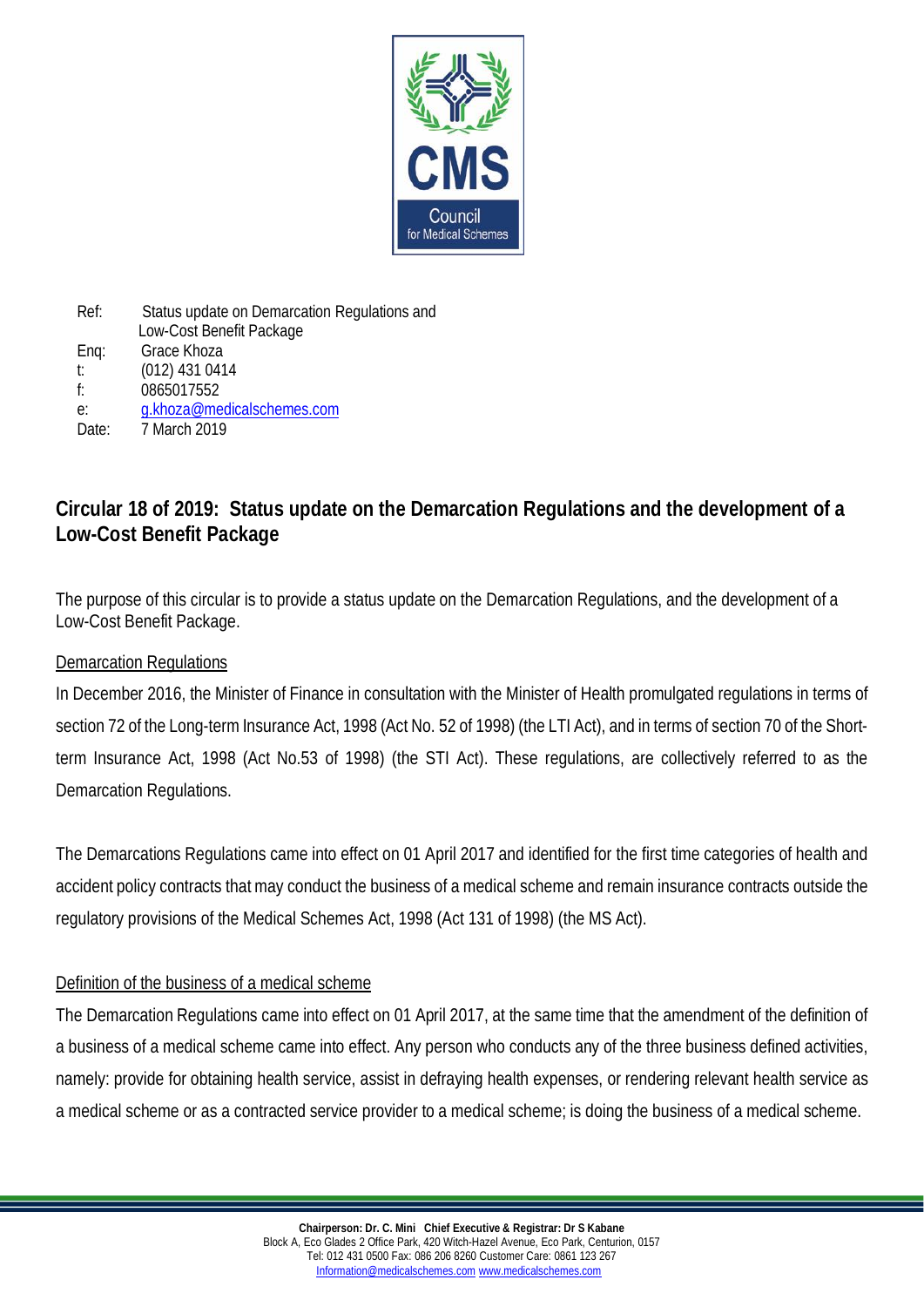The cumulative effect of these changes in the law is that after 1 April 2017 any person who conducts any of the defined activities under the definition of a business of a medical scheme, must either be a medical scheme, or the activity must be identified in terms of 72(2A) or 70(2A) of the LTI Act and STI Act respectively.

## Health and accident policy contracts falling outside the identified categories

Transitional provisions in the Demarcation Regulations allowed time until January 2018 or upon renewal, for amendment of health and accident policy contracts to become compliant with the Insurance Act. However, the Minister of Health and the Minister of Finance realising that some health and accident policies could not be amended without regressing access to healthcare services from private health care providers for part of the population that relies on these policies; agreed to a two-year exemption period while a Low-Cost Benefit Package is developed.

## Low-Cost Benefit Package

The Low-Cost Benefit Package (LCBP) is envisaged to be provided as part of medical schemes offering for the population that is not able to afford medical scheme contributions. Consistent with the principles of cross-subsidisation and social solidarity; the benefits are expected to be decent, and the contributions affordable.

In order to ensure that the delivery of the LCBP is successful, all affected parties in the medical scheme industry need to be consulted. The initially specified two-year period has proved to be insufficient. On the other hand, health and accident policy contracts that fall outside the identified categories and therefore contravene provisions of the MS Act, remain the only entities that provide coverage to a sector of the population that cannot afford medical scheme contributions; under exemption.

#### Exemption Framework

Pursuant to the Demarcation Regulations promulgation, and prior to their coming into effect, the Council for Medical Schemes in consultation with the Department of Health and Treasury approved an Exemption Framework, that was approved in March 2017.

This Exemption Framework does not apply to medical schemes. However, that does not preclude medical schemes from submitting applications for exemption in their normal course of business. According to section 8(h) of the MS Act, the only other class eligible to seek exemption is referred to as "other person", without providing definition of this phrase. The